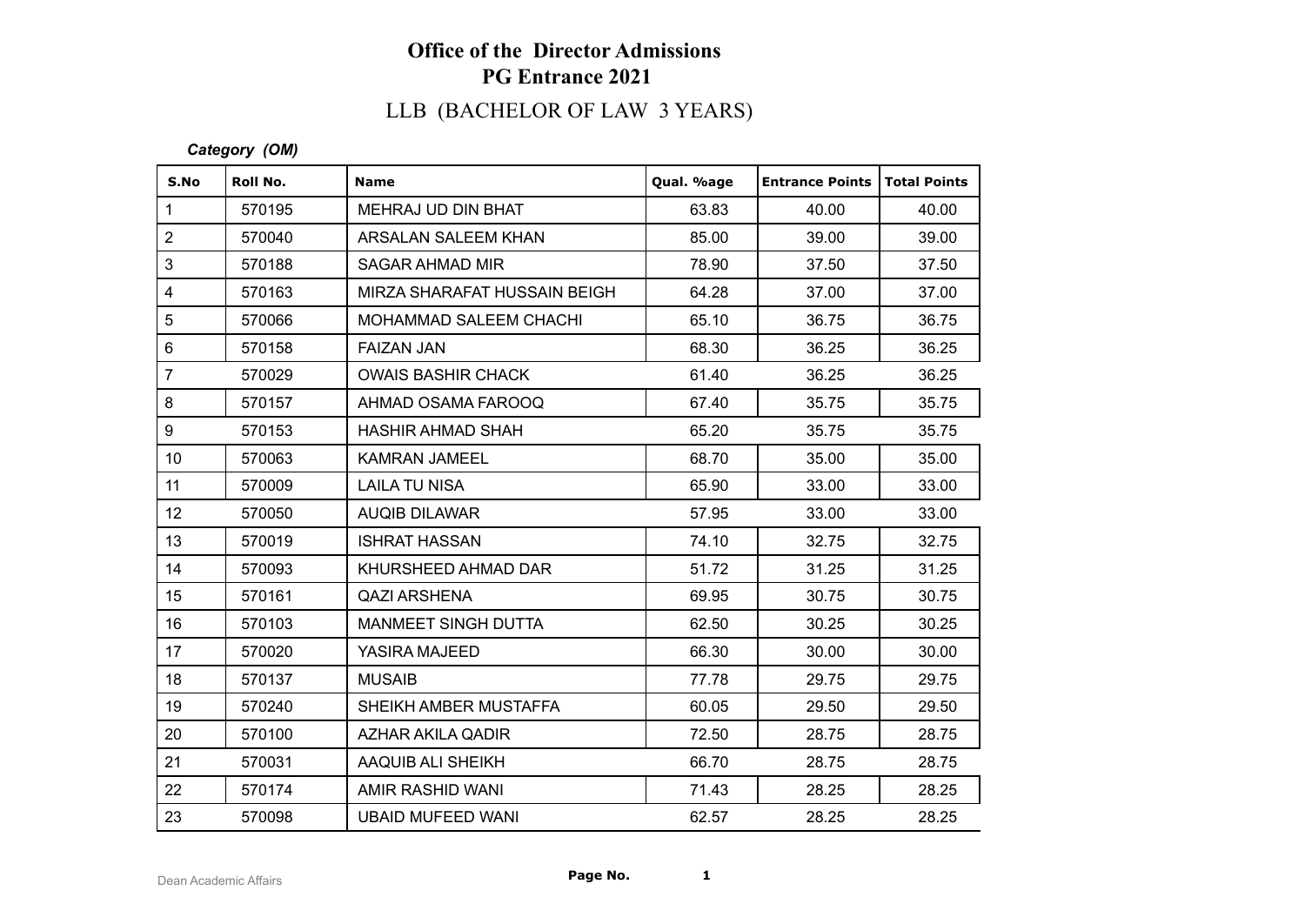# LLB (BACHELOR OF LAW 3 YEARS)

### *Category (OM)*

| S.No | Roll No. | <b>Name</b>              | Qual. %age | <b>Entrance Points</b> | <b>Total Points</b> |
|------|----------|--------------------------|------------|------------------------|---------------------|
| 24   | 570025   | MEHWISH WAHEED SHERWANI  | 76.50      | 27.50                  | 27.50               |
| 25   | 570120   | MUBASHIR AHMAD GANIEE    | 57.71      | 27.50                  | 27.50               |
| 26   | 570026   | MOHAMAD YASIR HAJAM      | 68.97      | 27.25                  | 27.25               |
| 27   | 570104   | <b>RABIYA YOUSUF</b>     | 68.50      | 26.50                  | 26.50               |
| 28   | 570130   | AZHAR BASHIR             | 51.78      | 26.50                  | 26.50               |
| 29   | 570122   | <b>JAMEEL AHMAD BHAT</b> | 62.17      | 26.25                  | 26.25               |
| 30   | 570196   | SAMEER AHMAD BHAT        | 58.83      | 26.25                  | 26.25               |
| 31   | 570126   | ADIL MUSHTAQ             | 56.22      | 26.25                  | 26.25               |
| 32   | 570235   | RAHFIA SHAFI             | 69.70      | 26.00                  | 26.00               |
| 33   | 570184   | <b>SABA ROHEEN</b>       | 65.60      | 26.00                  | 26.00               |
| 34   | 570175   | <b>QURAT UL AIN</b>      | 79.10      | 25.75                  | 25.75               |
| 35   | 570052   | <b>TOWFEEQA BANOO</b>    | 67.60      | 25.75                  | 25.75               |

#### *Category (ST)*

| S.No | Roll No. | <b>Name</b>         | Qual. %age | Entrance Points   Total Points |       |
|------|----------|---------------------|------------|--------------------------------|-------|
| 36   | 570208   | <b>JAMEELA GUL</b>  | 69.00      | 24.25                          | 24.25 |
| 37   | 570044   | ADIL IQBAL          | 67.60      | 21.25                          | 21.25 |
| 38   | 570028   | MAROOF AHMAD        | 67.82      | 18.75                          | 18.75 |
| 39   | 570061   | CH SHAMEEMA AZIZ    | 66.10      | 16.25                          | 16.25 |
| 40   | 570083   | <b>RIFAT BASHIR</b> | 70.00      | 15.25                          | 15.25 |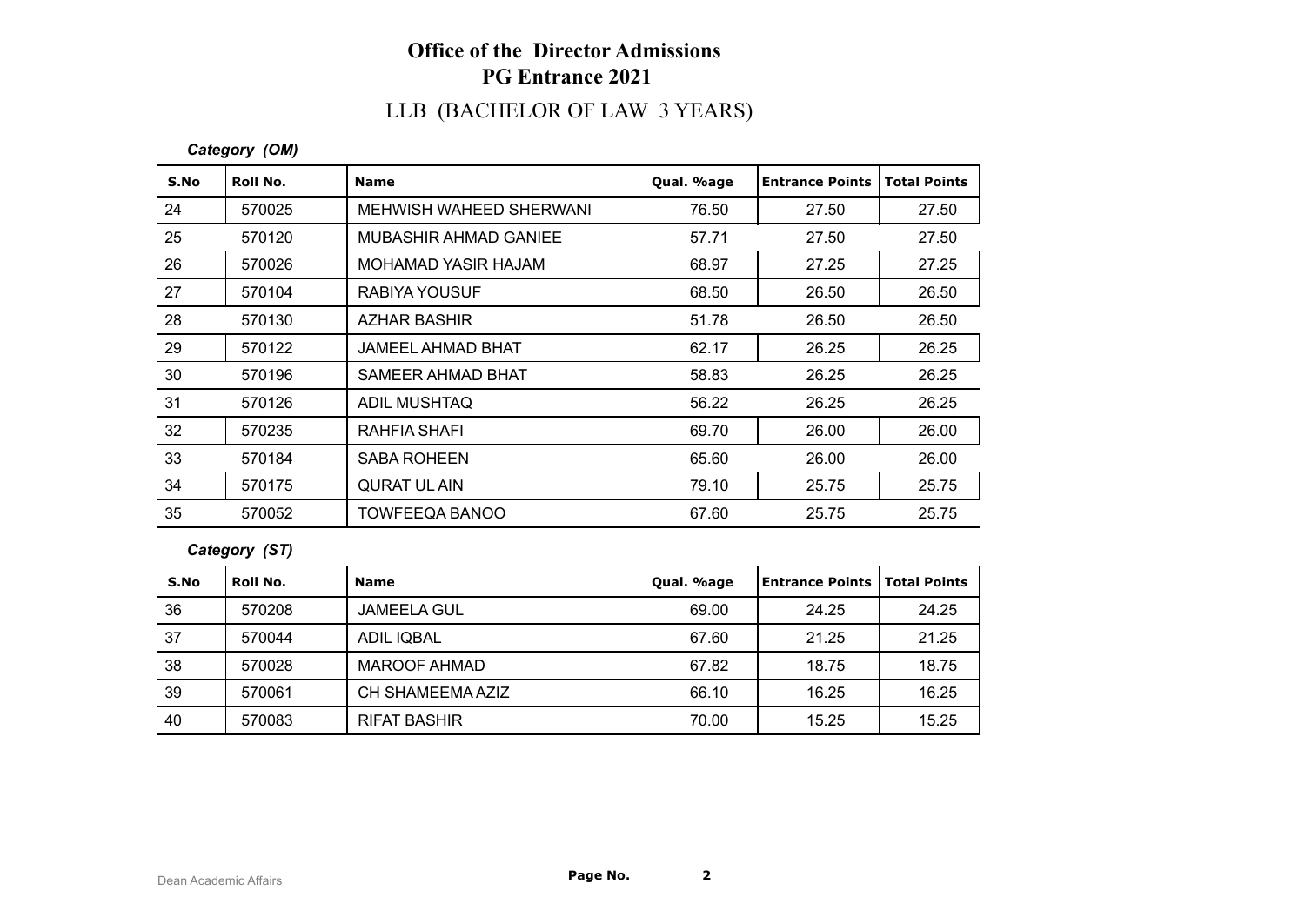### LLB (BACHELOR OF LAW 3 YEARS)

#### *Category (RBA)*

| S.No | Roll No. | <b>Name</b>           | Qual. %age | Entrance Points | <b>Total Points</b> |
|------|----------|-----------------------|------------|-----------------|---------------------|
| -41  | 570117   | <b>ABRAR GULL</b>     | 66.63      | 25.00           | 25.00               |
| 42   | 570160   | NASEER YOUSUF         | 53.17      | 24.75           | 24.75               |
| 43   | 570016   | <b>SHAISTA RASHID</b> | 69.20      | 24.50           | 24.50               |
| 44   | 570049   | FAISAL AHMAD KHAN     | 73.00      | 23.50           | 23.50               |
| 45   | 570115   | <b>BISMA JAN</b>      | 64.63      | 22.25           | 22.25               |

#### *Category (ALC)*

| S.No | <b>Roll No.</b> | <b>Name</b>          | Qual. %age | <b>Entrance Points   Total Points</b> |       |
|------|-----------------|----------------------|------------|---------------------------------------|-------|
| 46   | 570046          | ANAYAT AHMAD KHAN    | 65.40      | 20.75                                 | 20.75 |
| 47   | 570170          | <b>TAHIR MEHMOOD</b> | 54.92      | 18.00                                 | 18.00 |

### *Category (WUP)*

| S.No | `Roll No. | <b>Name</b>          | Qual. %age | Entrance Points   Total Points |       |
|------|-----------|----------------------|------------|--------------------------------|-------|
| -48  | 570010    | MOHAMMAD RAFIQ KUMAR | 67.90      | 18.50                          | 18.50 |
| 49   | 570018    | <b>ISHRAT NABI</b>   | 73.00      | 16.00                          | 16.00 |

#### *Category (CDP)*

| S.No | Roll No. | <b>Name</b>       | Qual. %age | <b>Entrance Points   Total Points</b> |       |
|------|----------|-------------------|------------|---------------------------------------|-------|
| 50   | 570074   | <b>SHAH ZAEEM</b> | 61.00      | 23.00                                 | 23.00 |

#### *Category (OSJ)*

| S.No | Roll No. | <b>Name</b>              | Qual. %age | <b>Entrance Points   Total Points</b> |       |
|------|----------|--------------------------|------------|---------------------------------------|-------|
| 51   | 570168   | MANZOOR<br><b>RUBINA</b> | 62.55      | 31.25<br>ن ے . ا ب                    | 31.25 |